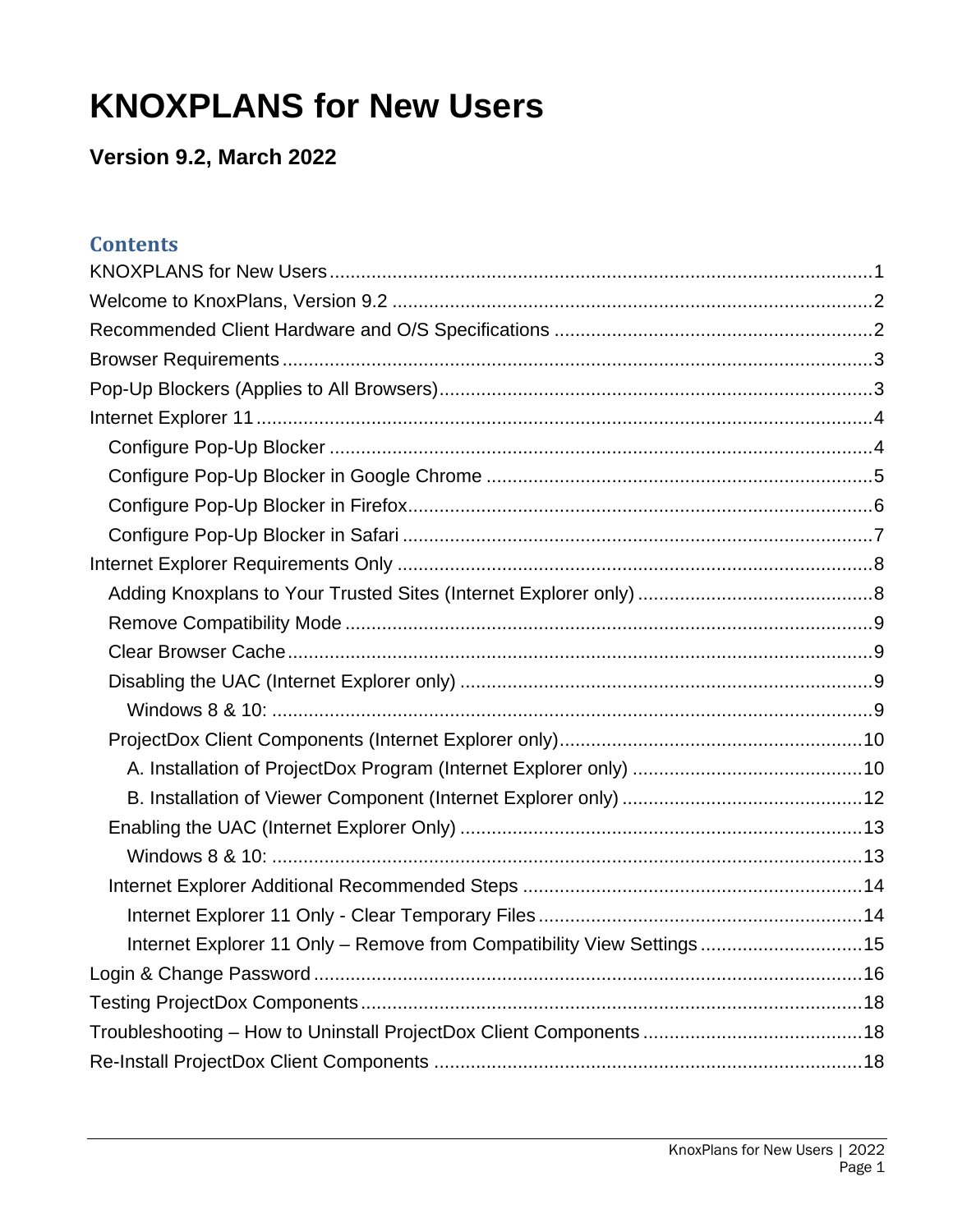## <span id="page-1-0"></span>**Welcome to KnoxPlans, Version 9.2**

KnoxPlans (aka "ProjectDox") client tools have been certified to execute on PC operating systems up to and including Windows 7 32-bit (Windows 7, 8 & 10) and Internet Explorer 11.

Please note that in order for this application to work you must **first** complete the following steps when logging in for the first time. Since you will be installing software, you must have rights on your pc to perform the installation.

## <span id="page-1-1"></span>**Recommended Client Hardware and O/S Specifications**

Uniform specifications on end-user hardware, software capabilities and configuration will have a big impact on the end-user experience. We recommend deploying (at most) two types of enduser hardware with standard configurations.

| <b>Client Specifications</b>              |                                                                                                                                                                                                                                                                 |  |  |  |  |  |
|-------------------------------------------|-----------------------------------------------------------------------------------------------------------------------------------------------------------------------------------------------------------------------------------------------------------------|--|--|--|--|--|
| <b>Operating System</b>                   | Windows 10, Windows 8, Windows 7 <sup>*</sup> (64-bit OS), Mac OS 10,<br>iPad, Windows Tablet                                                                                                                                                                   |  |  |  |  |  |
| <b>Processor</b>                          | 4 Cores, Processors 2.0 GHz or faster                                                                                                                                                                                                                           |  |  |  |  |  |
| <b>Memory</b>                             | 8 GB RAM or more                                                                                                                                                                                                                                                |  |  |  |  |  |
| <b>Browser Cache</b>                      | In Internet Explorer, this is 50MB by default and in most<br>browsers, it can be increased to 250MB or up to 1GB. For<br>Internet Explorer the recommended cache is 1GB.                                                                                        |  |  |  |  |  |
| <b>Graphics Card</b>                      | Single Monitor Support - Dedicated Graphics Card with<br>Minimum 1GB Memory, Dual Monitor Support - Dedicated<br><b>Graphics Card with Minimum 2GB Memory</b>                                                                                                   |  |  |  |  |  |
| <b>Recommended Web</b><br><b>Browsers</b> | Internet Explorer 11 (32-bit only), Edge, latest releases of<br>Chrome, Safari, and Firefox.                                                                                                                                                                    |  |  |  |  |  |
| <b>Display</b>                            | 22" or larger with at least 1920 x 1080 screen resolution, screen<br>resolutions under 2.5K are supported for Internet Explorer                                                                                                                                 |  |  |  |  |  |
| universal-c-runtime-in-windows            | * Windows 7 is not officially supported. Users with Windows 7 64-bit OS will require<br>Windows Update KB2999226: Update for Universal C Runtime prior to installing the<br>ProjectDox components. https://support.microsoft.com/en-us/help/2999226/update-for- |  |  |  |  |  |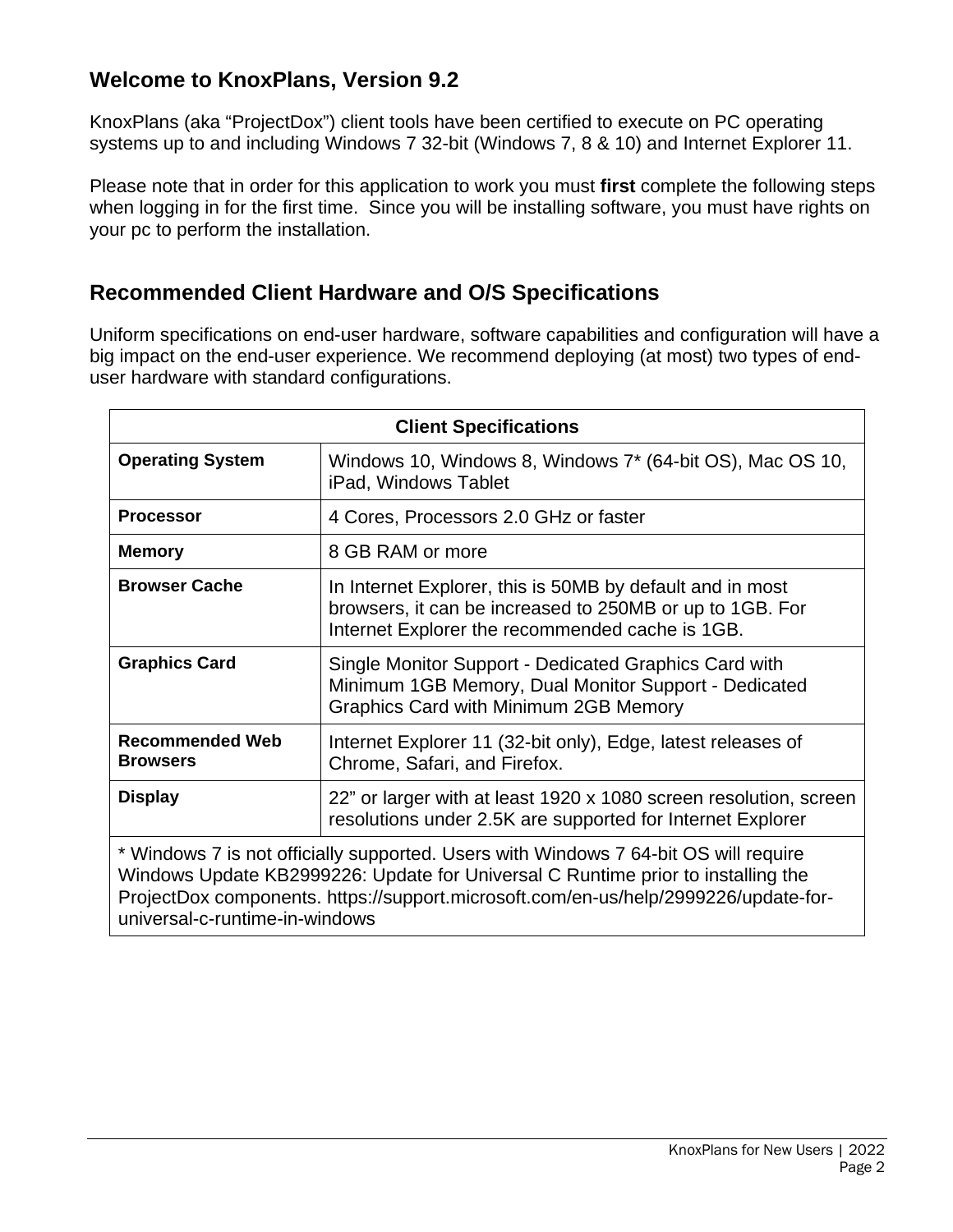# <span id="page-2-0"></span>**Browser Requirements**

The Matrix below displays the requirements needed for each browser to interact properly with the ProjectDox application.

 **Note –** Extra steps are required if you use Internet Explorer as shown in the chart below. If you use Chrome, Safari, Edge, or Firefox, these extra steps are not required.

| <b>Requirements</b>                                        | <b>Internet</b><br><b>Explorer</b><br>$11*$ | <b>Firefox</b> | <b>Chrome</b> | Apple<br><b>Safari</b> | Edge |
|------------------------------------------------------------|---------------------------------------------|----------------|---------------|------------------------|------|
| <b>Configure Pop-up blocker</b>                            | x                                           | X              | x             | x                      | x    |
| <b>Added to Trusted Site</b>                               | x                                           |                |               |                        |      |
| <b>Disabling the UAC</b>                                   | x                                           |                |               |                        |      |
| <b>Install of ProjectDox</b><br>Components (one-time only) | x                                           |                |               |                        |      |
| <b>Enabling the UAC</b>                                    | x                                           |                |               |                        |      |

# <span id="page-2-1"></span>**Pop-Up Blockers (Applies to All Browsers)**

ProjectDox uses pop-up windows (browser windows with no toolbars). If you log in, but no ProjectDox window appears, or a warning is received, you probably have a pop-up blocker that is preventing the main project window from opening. You need to allow ALL pop-ups for the ProjectDox site. You can do this in one of two ways:

| <b>Requirements</b>                                        | <b>Internet</b><br><b>Explorer</b><br>$11*$ | <b>Firefox</b> | <b>Chrome</b> | Apple<br><b>Safari</b> | Edge |
|------------------------------------------------------------|---------------------------------------------|----------------|---------------|------------------------|------|
| Configure Pop-up blocker                                   | x                                           | X              | x             | x                      | X    |
| <b>Added to Trusted Site</b>                               | x                                           |                |               |                        |      |
| <b>Disabling the UAC</b>                                   |                                             |                |               |                        |      |
| <b>Install of ProjectDox</b><br>Components (one-time only) | x                                           |                |               |                        |      |
| <b>Enabling the UAC</b>                                    | x                                           |                |               |                        |      |

- 1. Disable pop-up blockers entirely.
- 2. Configure blocker to allow pop-ups for specified sites (recommended).

In the following sections, you will find information that will assist in setting up the allowance of pop-ups for several browsers. If after going through the steps you still have difficulty with the ProjectDox application, verify your system has no other pop-up blockers installed.

- Google Search bar is installed, it contains its own pop-up blocker that will need to be disabled.
- Antivirus software can cause similar behavior, review the enforced rules
- Check system anti-virus logs to see if that software may be blocking the site from displaying. If the anti-virus is blocking the installation, add the necessary exceptions.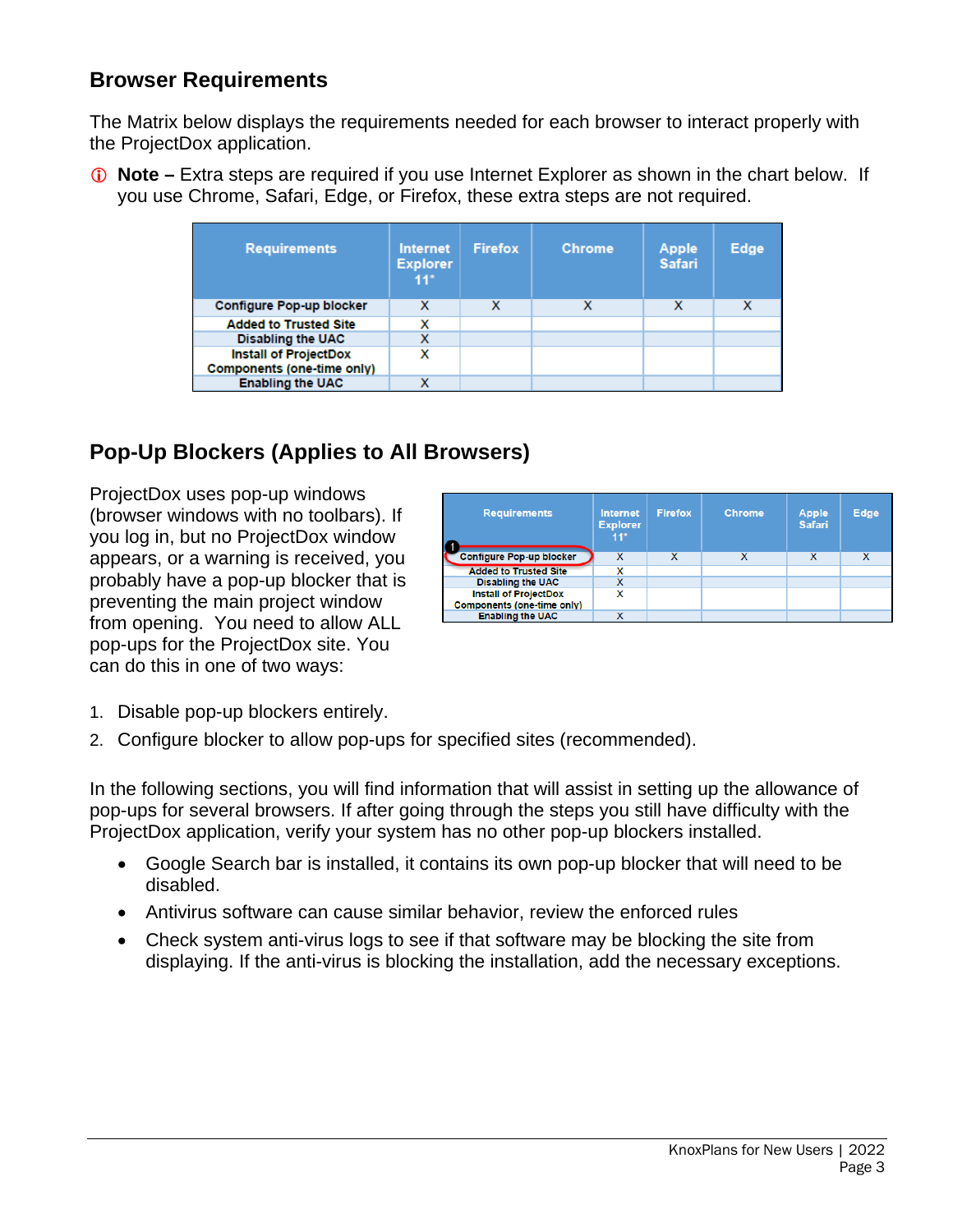# <span id="page-3-0"></span>**Internet Explorer 11**

#### <span id="page-3-1"></span>**Configure Pop-Up Blocker**

Navigate to Internet Options for your version of Internet Explorer (IE). Instructions below are based on IE11.

- 1. Select the **Tools** icon in the top right corner.
- 2. Choose **Internet Options** from the dropdown.
- 3. Select the **Privacy** tab and, in the Pop-up Blocker section, click the **Settings** button.





- 4. Type the ProjectDox URL in the field within the Exceptions area, then click **Add**.
- 5. Close the window, then click **OK** in the Internet Options window.

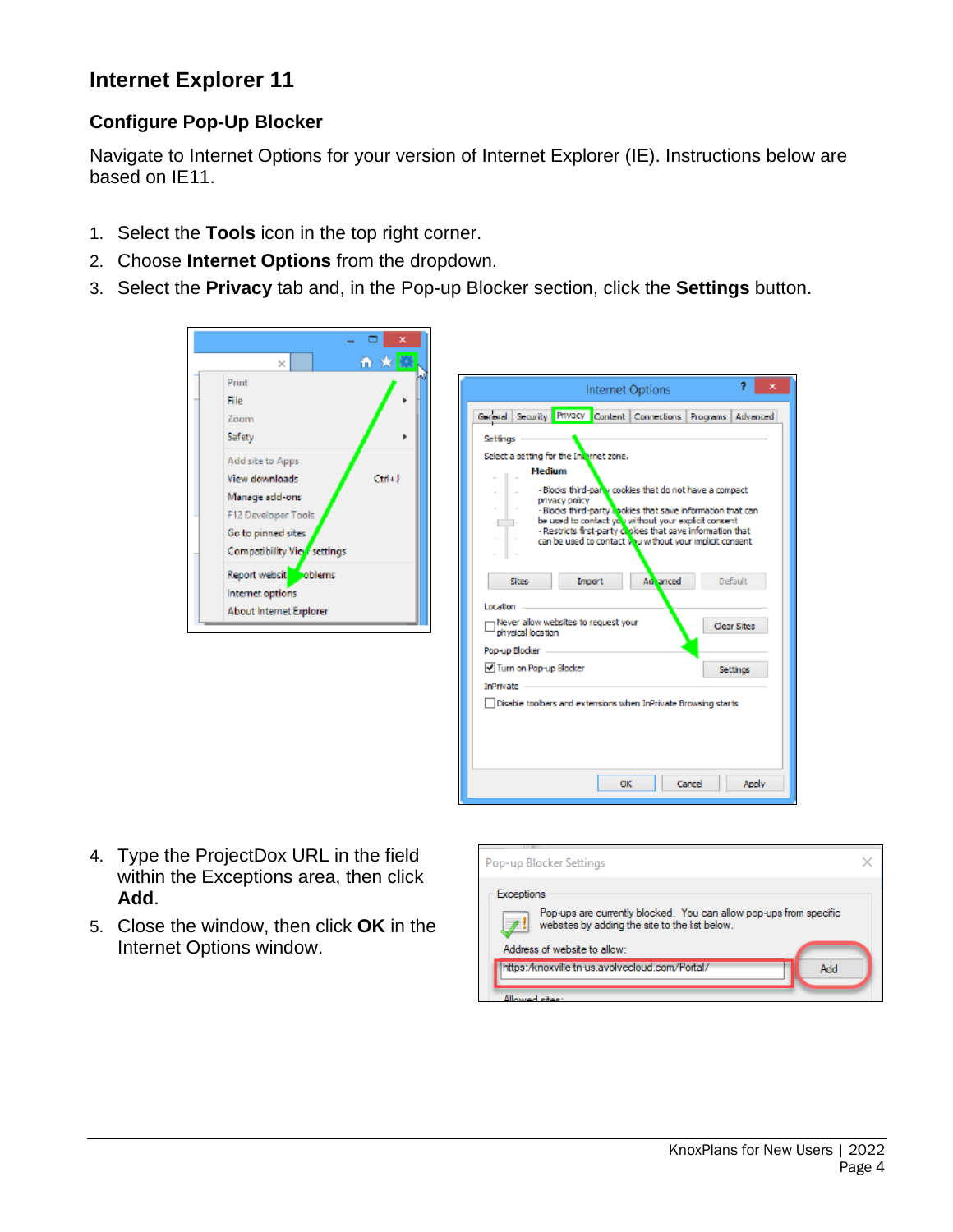#### <span id="page-4-0"></span>**Configure Pop-Up Blocker in Google Chrome**

It is recommended that users use the 32-bit version of Chrome; it is known to work better with reports in ProjectDox.

- To verify what version of Chrome you are using (32 bit or 64 bit), click on Chrome's menu icon **and select About Google Chrome**. If it is 64 bits, it will say so in parentheses after the version number.
- 1. In the top-right corner of Chrome, click the **Chrome** menu icon .
- 2. Select **Settings**.
- 3. Click **Advanced**, found at the bottom of the page.
- 4. Under *Privacy and security*, expand the **Content settings** field.

| New window              |              | Coshh                    |                                                                                                                               |              |
|-------------------------|--------------|--------------------------|-------------------------------------------------------------------------------------------------------------------------------|--------------|
| New incognito wind<br>₩ | Ctrl+Shift+N |                          |                                                                                                                               |              |
|                         |              |                          |                                                                                                                               |              |
| History                 |              | ٠                        | Advanced A                                                                                                                    |              |
| Downloads               |              | $Ctri+1$                 |                                                                                                                               |              |
| Bookmarks               |              | ٠                        | Privacy and security                                                                                                          |              |
| Zoom<br>٠               | 100%         | pt. og<br>$\delta x$ and | Google Chrome may use web services to improve your browsing experience. You may optionally disable these                      |              |
| Prints                  |              | Ctrl+P.                  | services. Learn more                                                                                                          |              |
| Cast                    |              |                          |                                                                                                                               |              |
| Find.                   |              | Ctri+F                   | Use a web service to help resolve navigation errors                                                                           |              |
| More tools:             |              |                          | Use a prediction service to help complete searches and URLs typed in the address bar                                          |              |
| Cut<br>Edit             | Copy         | Paste                    | Use a prediction service to load pages more quickly                                                                           |              |
| Settings                |              |                          | Automatically send some system information and page content to Google to help detect dangerous                                |              |
| <b>THE</b>              |              |                          | apps and sites                                                                                                                | $\mathbf{m}$ |
| Exit                    | Orl+Shift+0  |                          | Protect you and your device from dangerous sites                                                                              |              |
|                         |              |                          | Automatically send usage statistics and crash reports to Google                                                               | ு            |
|                         |              |                          | Send a 'Do Not Track' request with your browsing traffic                                                                      | ැම           |
|                         |              |                          | Use a web service to help resolve spelling errors<br>Smarter spell-checking by sending what you type in the browser to Google | ு            |
|                         |              |                          | Manage certificates<br>Manage HTTPS/SSL certificates and settings                                                             | Ø            |
|                         |              |                          |                                                                                                                               |              |

- 5. Click **Popups**, click the **Add** button under the **Allow** field.
- 6. Enter the ProjectDox URL, then click the **Add button**. Close out of **Settings** when finished.

| €       | Content settings                                                     |                         | Ø |            |
|---------|----------------------------------------------------------------------|-------------------------|---|------------|
| ø       | Cookies<br>Allow sites to save and read cookie data                  |                         | ٠ |            |
| $\circ$ | Location<br>Ask before accessing                                     |                         | ٠ |            |
|         | Camera<br>Ask before accessing                                       |                         | ٠ |            |
| ð,      | Microphone<br>Ask before accessing                                   |                         | × |            |
| ۵       | Notifications<br>Ask before sending                                  |                         | ٠ |            |
| 5.5     | JavaScript<br>Allowed                                                |                         | × |            |
|         | Flash<br>Ask first                                                   |                         | × |            |
| 两       | Images<br>Show all                                                   | + Popups                |   |            |
| Ø       | Popups<br>Blocked                                                    | Blocked (recommended)   |   | $\Box$     |
| Ò       | Background sync<br>Allow recently closed sites to finish sending and | Block<br>No sites added |   | ADD        |
|         |                                                                      | Allow                   |   | <b>ADD</b> |
|         |                                                                      | No shes added           |   |            |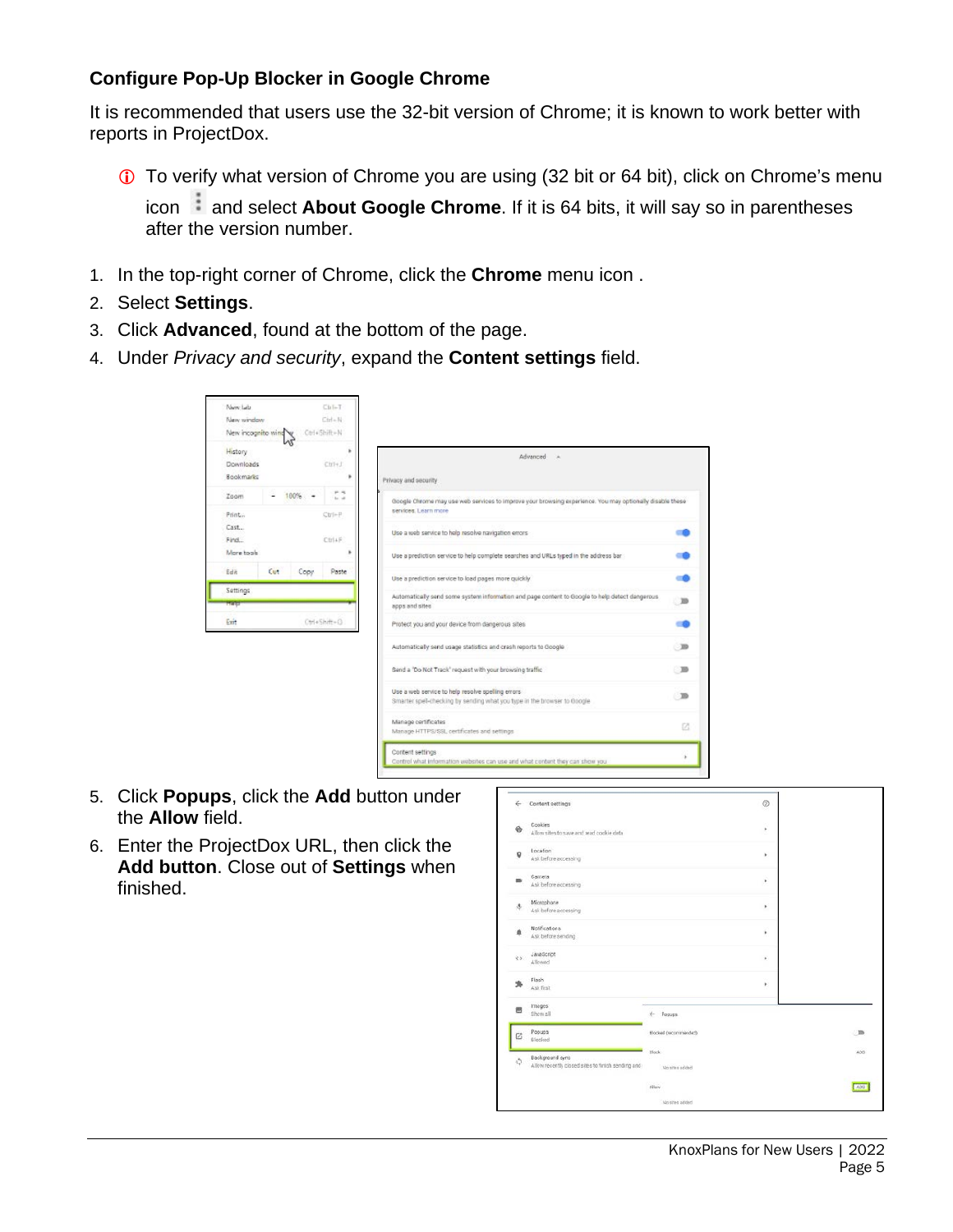#### <span id="page-5-0"></span>**Configure Pop-Up Blocker in Firefox**

- 1. Click the menu button and select **Options**.
- 2. Click the **Content** menu, and select the **Exceptions** button next to the **Pop-ups** field.



3. Enter the ProjectDox URL in the available field, then click **Allow**.

| Allow         |
|---------------|
| <b>Status</b> |
|               |
|               |
|               |
|               |

4. Click the **Save Changes** button.

|                              | Allowed Sites - Pop-ups                     |                                                                                                  | $\times$ |
|------------------------------|---------------------------------------------|--------------------------------------------------------------------------------------------------|----------|
| Address of website:          | site you want to allow and then did: Allow. | You can specify which websites are allowed to open pop-up windows. Type the exact address of the |          |
|                              |                                             |                                                                                                  | Allow    |
| Sta                          |                                             | Status                                                                                           |          |
| http://sample.projectdox.com |                                             | Allow                                                                                            |          |
|                              |                                             |                                                                                                  |          |
|                              |                                             |                                                                                                  |          |
| <b>Bemove Site</b>           | Remove All Sites                            |                                                                                                  |          |
|                              |                                             |                                                                                                  |          |
|                              |                                             | Save Changes<br>Cantel                                                                           |          |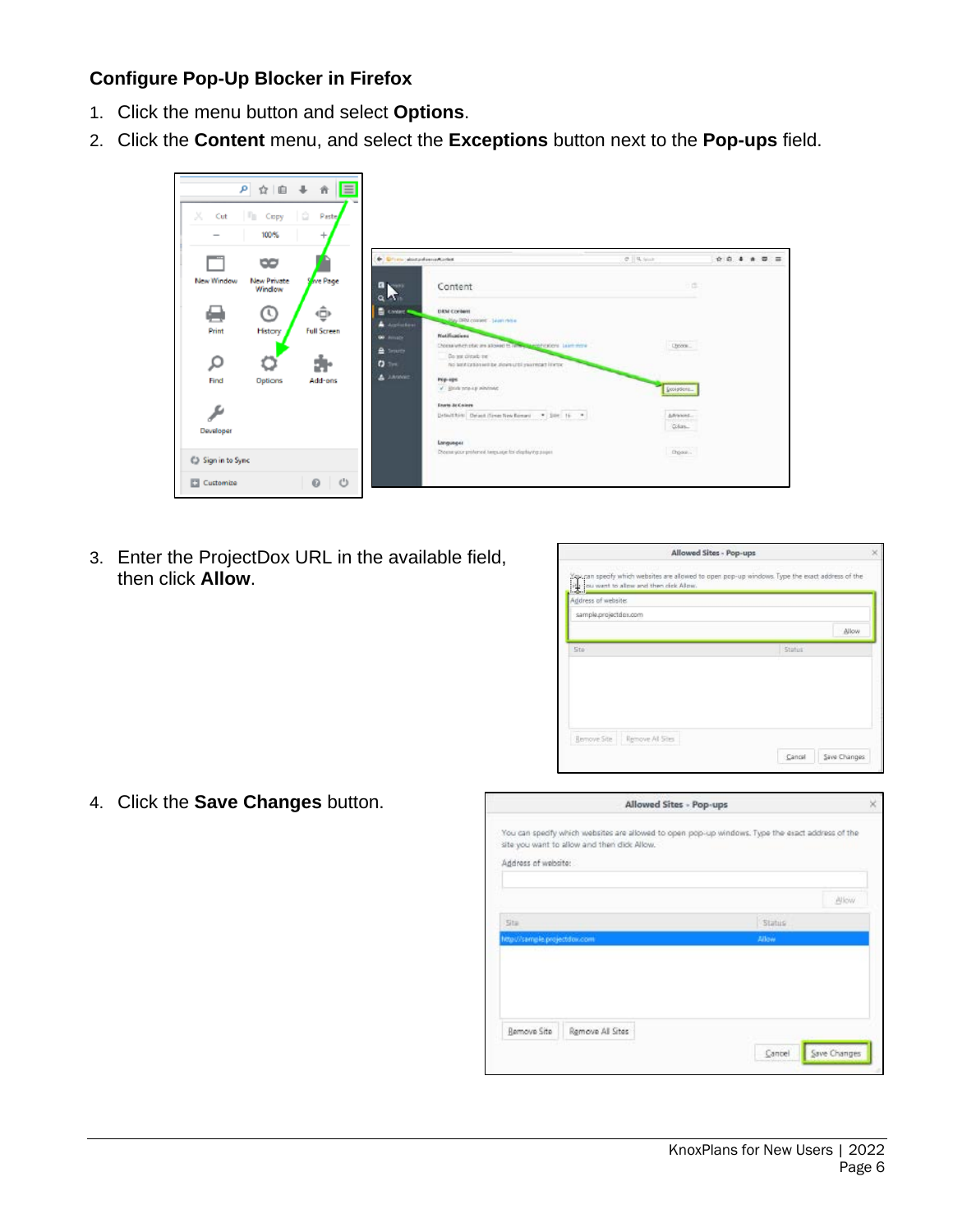#### <span id="page-6-0"></span>**Configure Pop-Up Blocker in Safari**

1. Select **Safari**->**Preferences**, then click **Security**.



2. In the Web Content and Internet plug-ins sections, deselect the **Block pop-up windows** checkbox.



3. Close the window.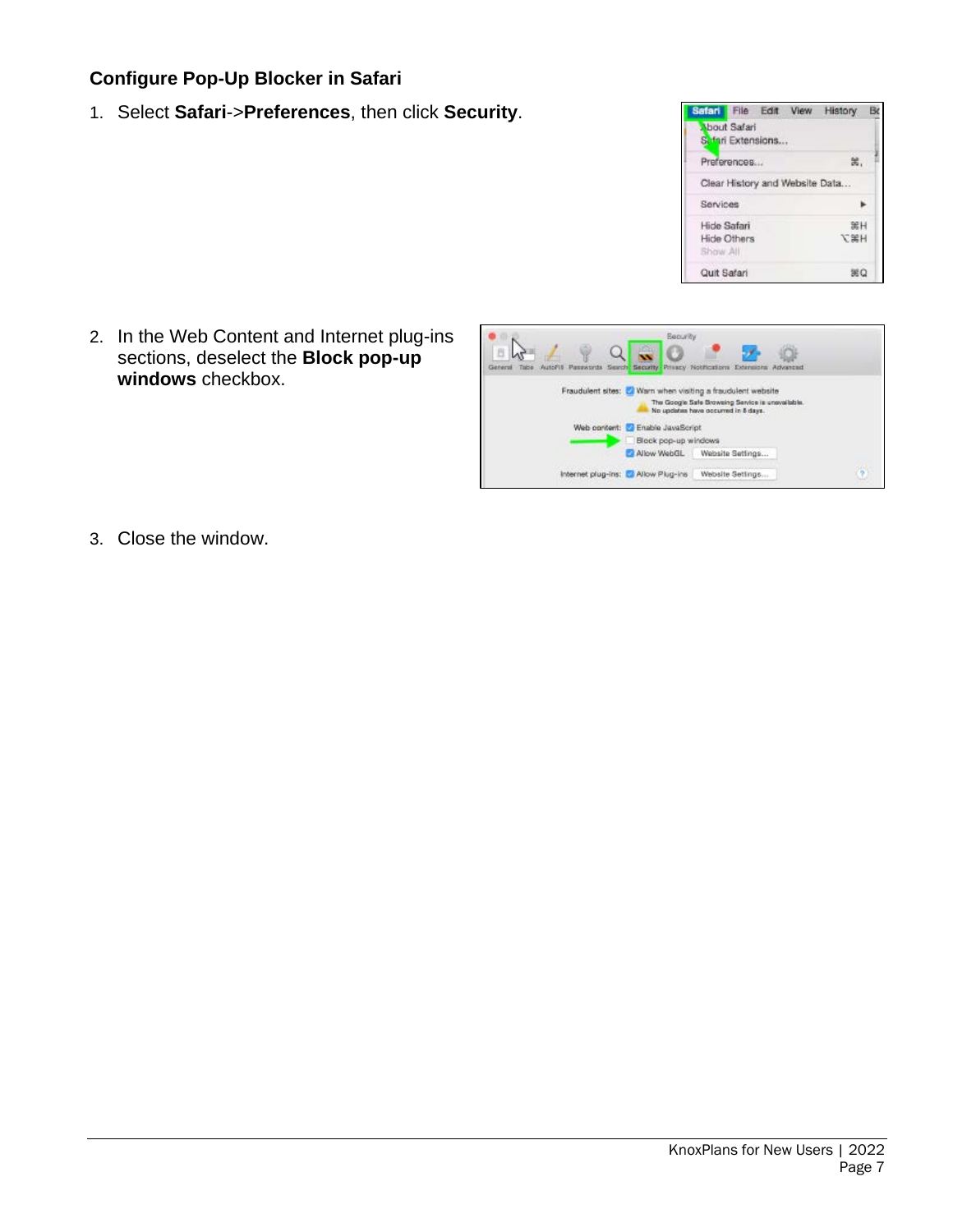# <span id="page-7-0"></span>**Internet Explorer Requirements Only**

#### <span id="page-7-1"></span>**Adding KnoxPlans to Your Trusted Sites (Internet Explorer only)**

ProjectDox loads ActiveX controls onto your pc so that you can view drawings and markups. Before the controls can be loaded, the KnoxPlans Site must be added to your list of Trusted Sites in your Internet Explorer security settings.

| <b>Requirements</b>          | <b>Internet</b><br><b>Explorer</b><br>$11*$ | <b>Firefox</b> | <b>Chrome</b> | Apple<br><b>Safari</b> | Edge |
|------------------------------|---------------------------------------------|----------------|---------------|------------------------|------|
| Configure Pop-up blocker     | x                                           |                | x             | x                      | X    |
| <b>Added to Trusted Site</b> | x                                           |                |               |                        |      |
| <b>Disabling the UAC</b>     | x                                           |                |               |                        |      |
| <b>Install of ProjectDox</b> | x                                           |                |               |                        |      |
| Components (one-time only)   |                                             |                |               |                        |      |
| <b>Enabling the UAC</b>      |                                             |                |               |                        |      |

- 1. Select the **Tools** icon in the top right corner of the browser.
- 2. Choose **Internet Options** from the dropdown.
- 3. In the *Security* tab, click **Trusted sites** to highlight, then click the **Sites** button.



- 4. Type [https://knoxville-tn](https://knoxville-tn-us.avolvecloud.com/Portal/Admin)[us.avolvecloud.com/Portal/Admin](https://knoxville-tn-us.avolvecloud.com/Portal/Admin) in the top field and then click **Add**.
- 5. Click **Close** when finished.
- 6. Click **OK** to exit the Internet Options window.

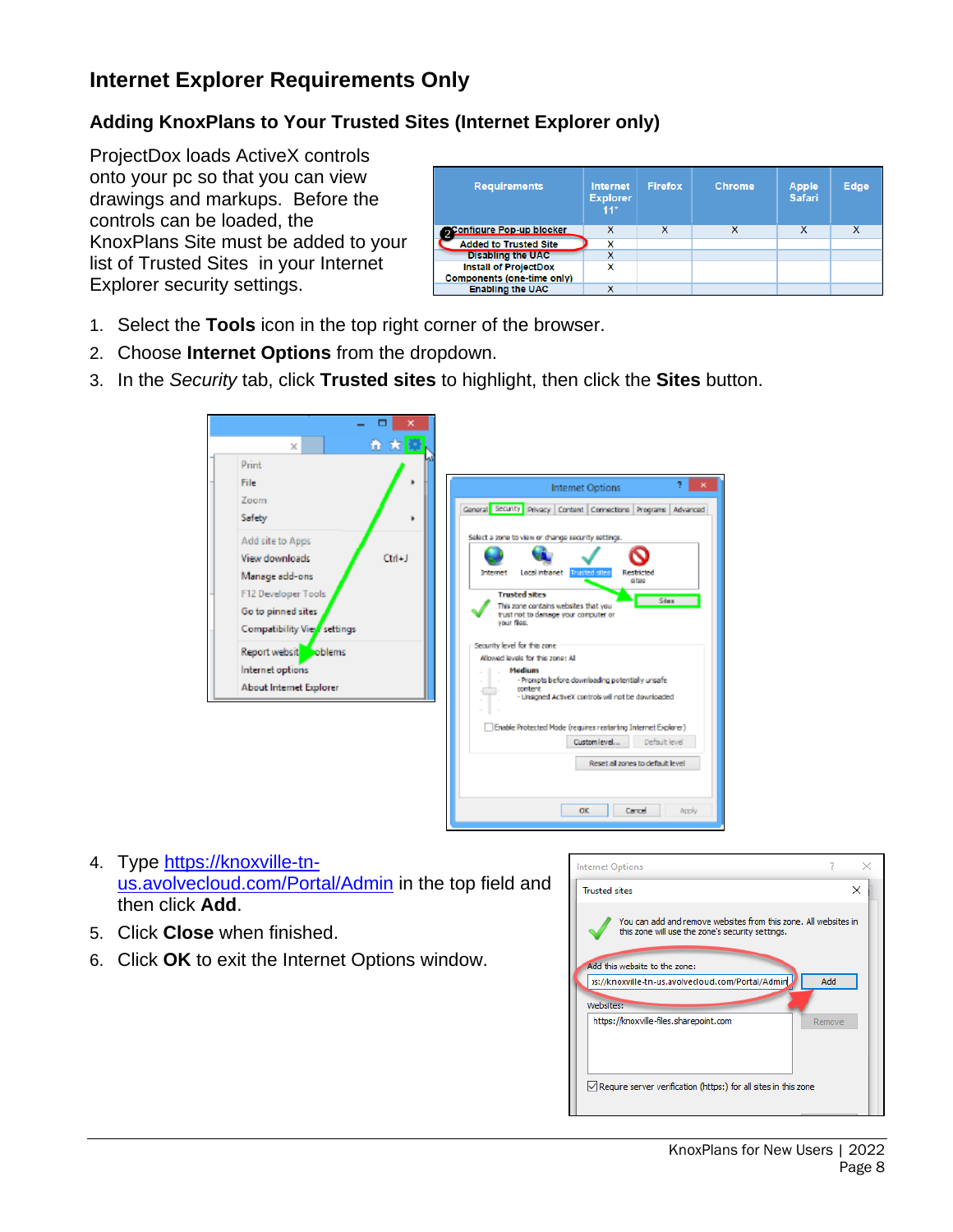#### <span id="page-8-0"></span>**Remove Compatibility Mode**

ProjectDox sites no longer need to run in Compatibility Mode when using Internet Explorer browsers. To ensure that the ProjectDox site you are accessing is not running in Compatibility Mode, open up Internet Explorer browser. Select from the Tools Menu, Compatibility View Settings, look for the ProjectDox site address in the list of sites in the section that says "Websites you've added to Compatibility View:". If you find the ProjectDox site in the list, select it and then click on the "Remove" button. Click "Close" after you have removed the site from the list.

#### <span id="page-8-1"></span>**Clear Browser Cache**

Users are encouraged to clear the Temporary Cache folders for their browsers as there are many changes made recently to ProjectDox. If users do not clear their browser cache folders, they may not be seeing all of the recent updates made to the ProjectDox application. Please see your browser's Help files for instructions on clearing the Temporary Cache folder.

#### <span id="page-8-2"></span>**Disabling the UAC (Internet Explorer only)**

Disabling of the UAC control should be discussed with your network administrator prior to making changes to your system if applicable. In all cases, after the installation is complete and each of the actions have been performed once (uploading files, viewing files, downloading files,

| <b>Requirements</b>                                        | <b>Internet</b><br><b>Explorer</b><br>$11*$ | <b>Firefox</b> | <b>Chrome</b> | Apple<br><b>Safari</b> | Edge |
|------------------------------------------------------------|---------------------------------------------|----------------|---------------|------------------------|------|
| <b>Configure Pop-up blocker</b>                            | x                                           | x              | x             | x                      | x    |
| <b>Added to Trusted Site</b>                               | x                                           |                |               |                        |      |
| $\blacksquare$<br>Disabling the UAC                        | X                                           |                |               |                        |      |
| <b>Install of ProjectDox</b><br>Components (one-time only) | x                                           |                |               |                        |      |
| <b>Enabling the UAC</b>                                    |                                             |                |               |                        |      |

and viewing help, as applicable) the UAC control can be returned to the former setting.

#### <span id="page-8-3"></span>**Windows 8 & 10:**

- 1. Select the **Windows** key on your keyboard
- 2. When the menu appears, start typing "Change User Account Settings." It will initiate a search.
- 3. Select the following from the search results.

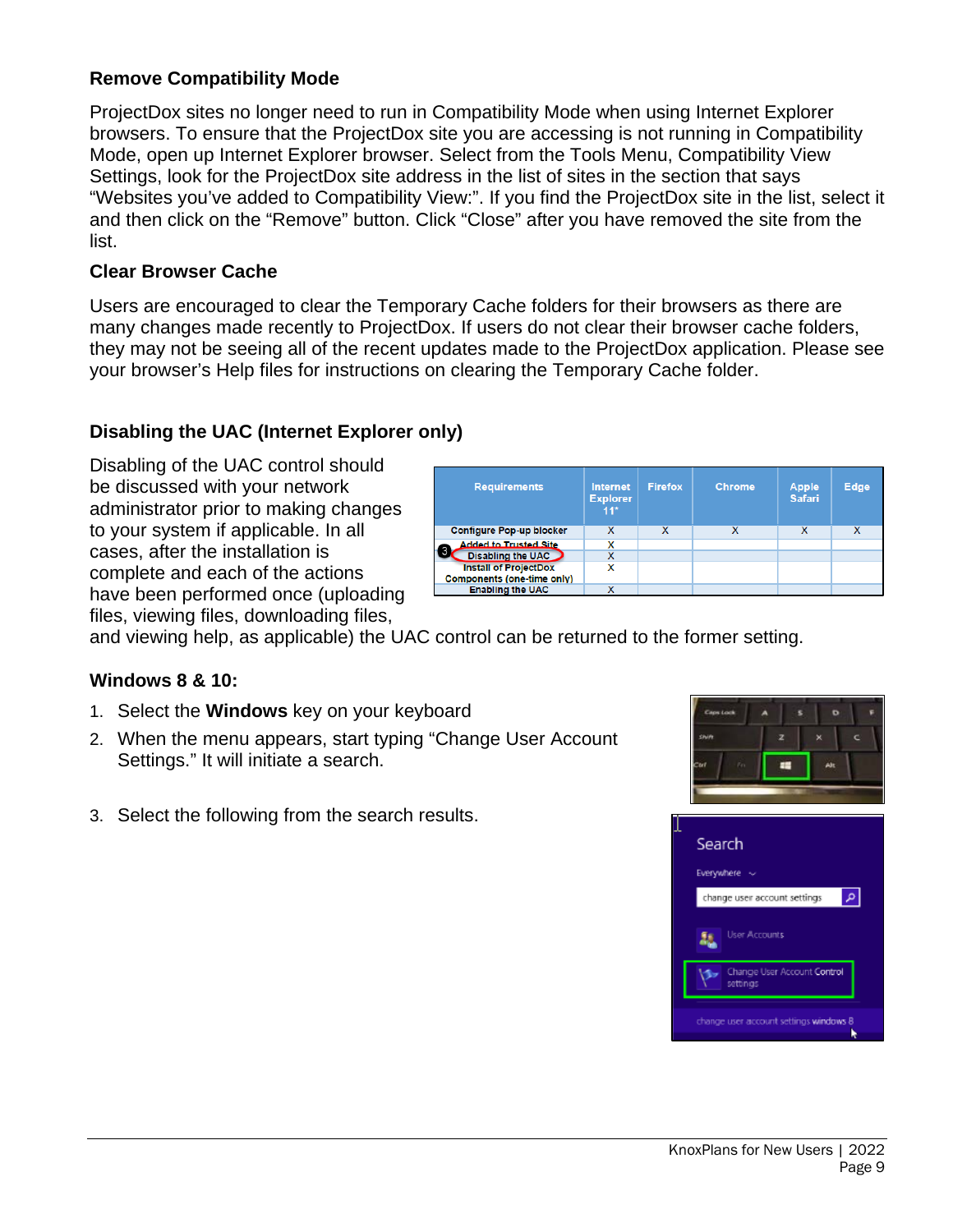- 4. Click and drag the slide control to **Never Notify**.
- 5. Click **OK** and restart your system. This must be done for the UAC changes to take effect.

**Note**: The system must be restarted for the UAC changes to take effect.

**Note**: The User's permissions level/rights will affect how the UAC works.

**Note**: After successful installation and one-time usage of the ProjectDox Components, the system's **UAC**  control can be returned to the former setting. A reboot will be required for the change to take effect.

| <b>User Account Control Settings</b> | 53<br>$\Box$<br>$=$                                                                                                                                                                                     |
|--------------------------------------|---------------------------------------------------------------------------------------------------------------------------------------------------------------------------------------------------------|
| your computer.                       | Choose when to be notified about changes to your computer<br>User Account Control helps prevent potentially harmful programs from making changes to<br>Tell me more about User Account Control settings |
| Always notify                        |                                                                                                                                                                                                         |
|                                      | Never notify me when:                                                                                                                                                                                   |
|                                      | Programs try to install software or make changes<br>to my computer<br>I make changes to Windows settings                                                                                                |
|                                      | (b) Not recommended. Choose this only if you need<br>to use programs that are not certified for<br>Windows 7 because they do not support User<br><b>Account Control.</b>                                |
| Never notify                         |                                                                                                                                                                                                         |
|                                      |                                                                                                                                                                                                         |
|                                      |                                                                                                                                                                                                         |
|                                      | <b>WOOK</b><br>Cancel                                                                                                                                                                                   |

#### <span id="page-9-0"></span>**ProjectDox Client Components (Internet Explorer only)**

Sometimes users will encounter errors or issues as a result of incomplete installation of the client components. This is often caused by permissions issues. The instructions in the next section (**B.**) proved useful in resolving the security/permissions issues and getting a successful installation.

| <b>Requirements</b>          | <b>Internet</b><br><b>Explorer</b><br>$11*$ | <b>Firefox</b> | <b>Chrome</b> | Apple<br><b>Safari</b> | Edge |
|------------------------------|---------------------------------------------|----------------|---------------|------------------------|------|
| Configure Pop-up blocker     | x                                           | X              |               |                        | X    |
| <b>Added to Trusted Site</b> | x                                           |                |               |                        |      |
| <b>Disabling the UAC</b>     |                                             |                |               |                        |      |
| <b>Install of ProjectDox</b> |                                             |                |               |                        |      |
| Components (one-time only)   |                                             |                |               |                        |      |
| <b>Enabling the UAC</b>      |                                             |                |               |                        |      |

 **Note** – The account executing these steps will need administrative privileges on the computer.

#### <span id="page-9-1"></span>**A. Installation of ProjectDox Program (Internet Explorer only)**

ProjectDox requires the installation of ActiveX controls to be able to perform certain actions: Uploading Files, Downloading Files, Viewing Files, and Viewing Help Information. There are two ways users can install the controls:

- A. The link to an MSI file for installing the ActiveX controls is available from the login screen.
- B. If the user's network requires administrative access to download ActiveX controls, the user will NOT be prompted, nor will the MSI on the login screen install. The user will need to contact their network administrator to get access to download these controls.

If using the MSI from the login page, the user can accept the defaults to run the MSI and install the controls. If not using the MSI, then after logging in to the site, the user will be prompted by the browser to install the ActiveX control (yellow bar at top of the screen or at the bottom of the screen, depending on system version) when attempting to view help information, or uploading, downloading or viewing files.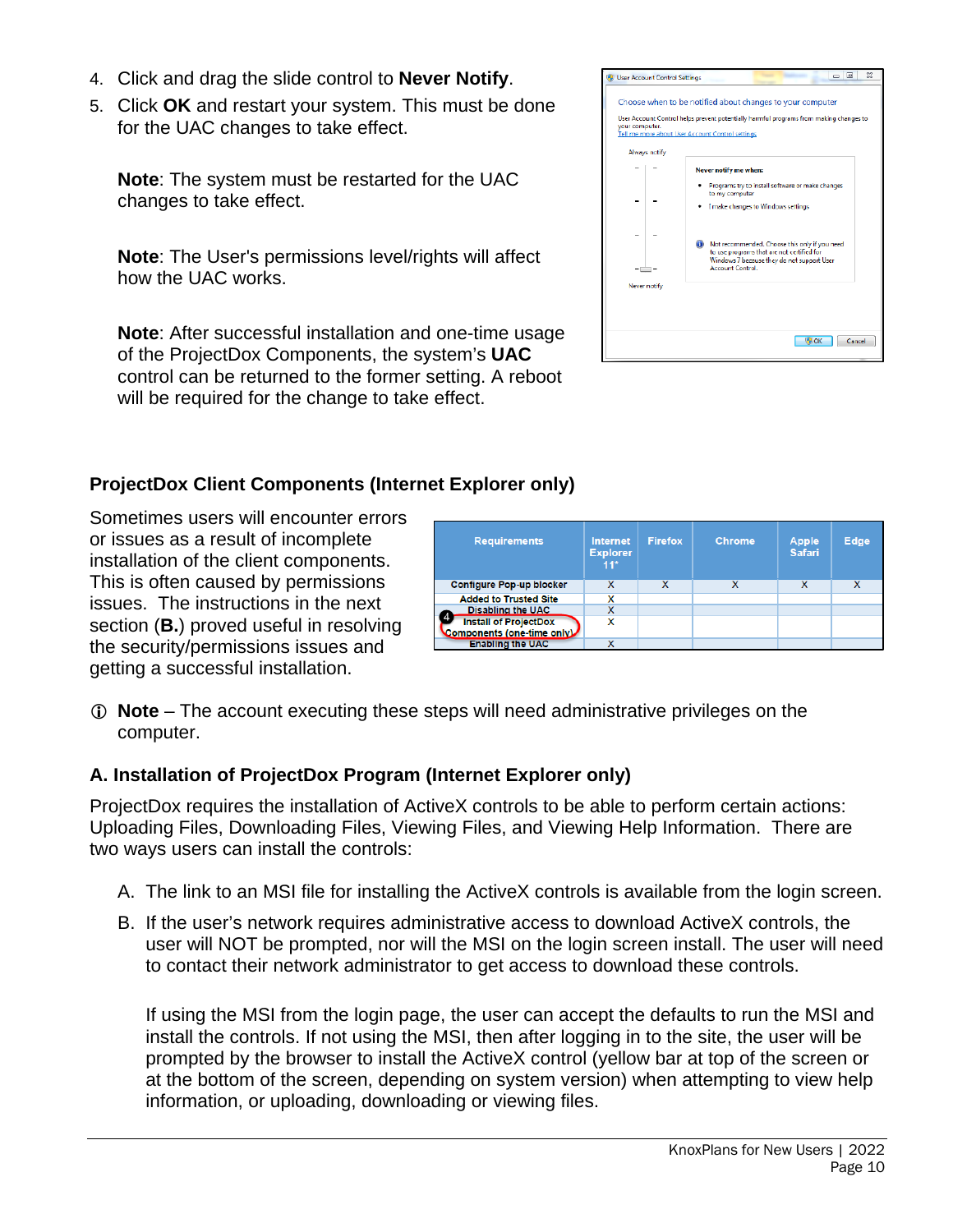- **1.** Install ProjectDox components necessary for the application.
	- a. In your Internet Explorer window, go to the following site: [https://knoxville-tn](https://knoxville-tn-us.avolvecloud.com/Portal/Admin)[us.avolvecloud.com/Portal/Admin.](https://knoxville-tn-us.avolvecloud.com/Portal/Admin)
	- b. A login screen will open. Click on the **Install ProjectDox Components** link (shown below) at the bottom left corner of the screen.
	- c. The application will install the necessary components for the system to function correctly. This may take five minutes.

**Note** – If using the MSI from the login page, the user can accept the defaults to run the MSI and install the controls. If not using the MSI, then after logging in to the site, the user will be prompted by the browser to install the ActiveX control (yellow bar at top of the screen or at the bottom of the screen, depending on system version) when attempting to view help information, or uploading, downloading or viewing files.

| Welcome to the Portal                                                                                     | March 2, 2022                                                                                                                                                                                                                                                                                                                                                                                                                                                                                                                                                                                                                                                                                                                                                                                                                                                                                                                                  |
|-----------------------------------------------------------------------------------------------------------|------------------------------------------------------------------------------------------------------------------------------------------------------------------------------------------------------------------------------------------------------------------------------------------------------------------------------------------------------------------------------------------------------------------------------------------------------------------------------------------------------------------------------------------------------------------------------------------------------------------------------------------------------------------------------------------------------------------------------------------------------------------------------------------------------------------------------------------------------------------------------------------------------------------------------------------------|
| E-mail:<br>Password:<br>Login<br>Forgot password?<br>Install ProjectDox Components                        | Welcome to the City of Knoxville Login Page!<br>This new, innovative system will enable you to participate in the electronic plan review process for our city. For<br>more information on electronic plan review and submittals, please Click Here.<br>TERMS AND CONDITIONS OF USE<br>Your access to and use of City of Knoxville's ePlan is subject to the following terms and conditions, as well as<br>all applicable laws. Your access to City of Knowlet's ePlan is in consideration for your agreement to these<br>Terms and Conditions of Use, whether or not you are a registered user. By using the "Login" button below,<br>you accept, without limitation or qualification, these Terms and Conditions of Use. Throughout these Terms.<br>and Conditions, the words "you", "your", and "user", means you and the employees, consultants, contractors,<br>and other parties who access City of Knoxwile's ePlan using your password. |
| You need an account to access your projects. Contact the Jurisdiction if you don't have an account login. | USE OF SITE                                                                                                                                                                                                                                                                                                                                                                                                                                                                                                                                                                                                                                                                                                                                                                                                                                                                                                                                    |
|                                                                                                           | You agree to use the City of Knoxvite's ePlan Site solely to provide information relating to your application<br>and permit. As an authorized User, you are responsible for the accuracy, quality and legality of any data<br>submitted to the Site and the means by which you acquired the data. In using this Site, you are consenting to $\psi$<br>the City, and its Sylfacer nowwers processing the data submitted is accordance with these Terms and                                                                                                                                                                                                                                                                                                                                                                                                                                                                                      |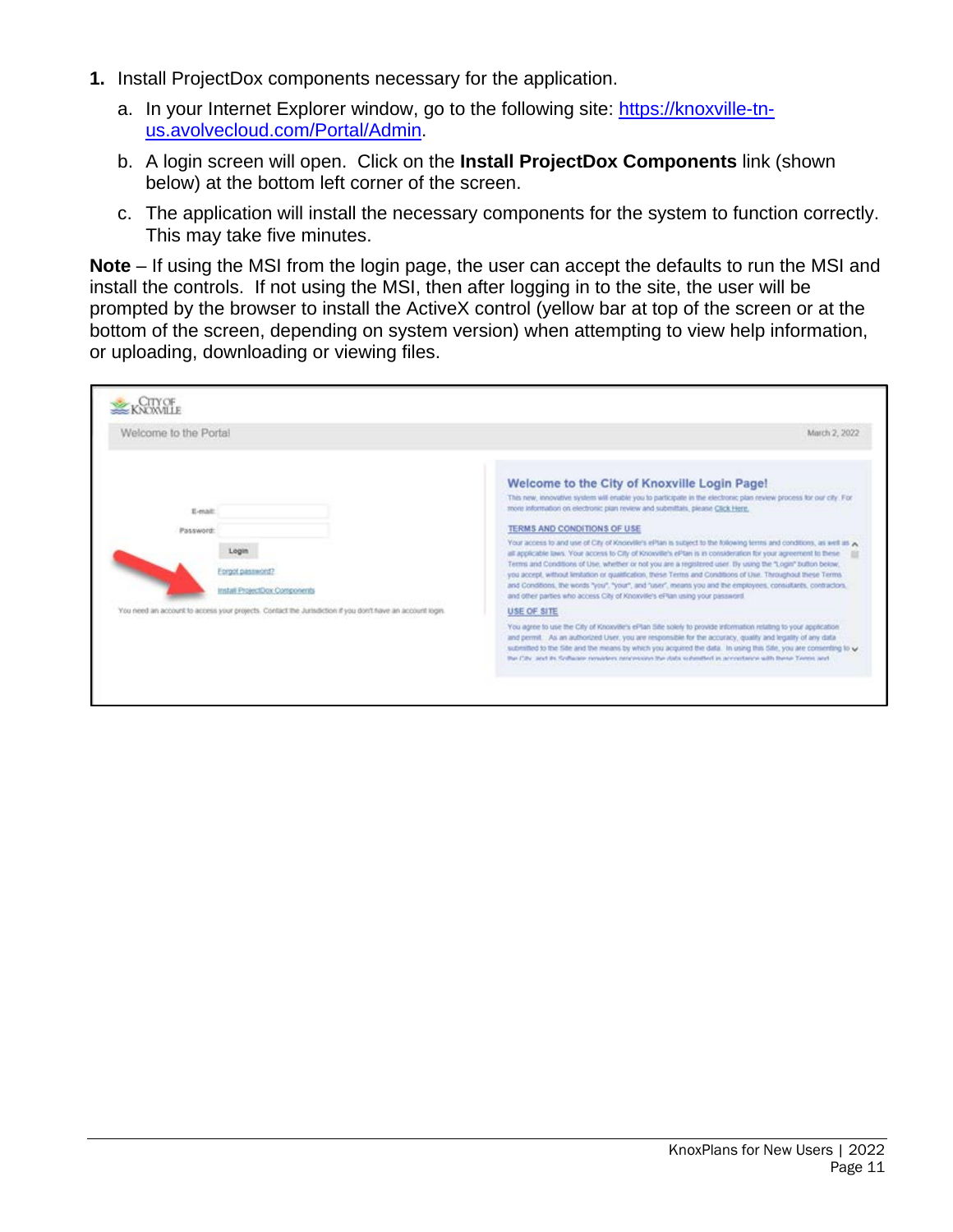## <span id="page-11-0"></span>**B. Installation of Viewer Component (Internet Explorer only)**

If not installing from the login page, and using the prompts when opening a file for the first time, the below screen will display with a white background instead of the selected file.

- Look for the ActiveX tool bar at the top or bottom (Depends on operating system) of the page.
- Click **Allow** to allow the installation of the *Prevalent* Module.



• After successful **installation**, the file can be selected again to be viewed.

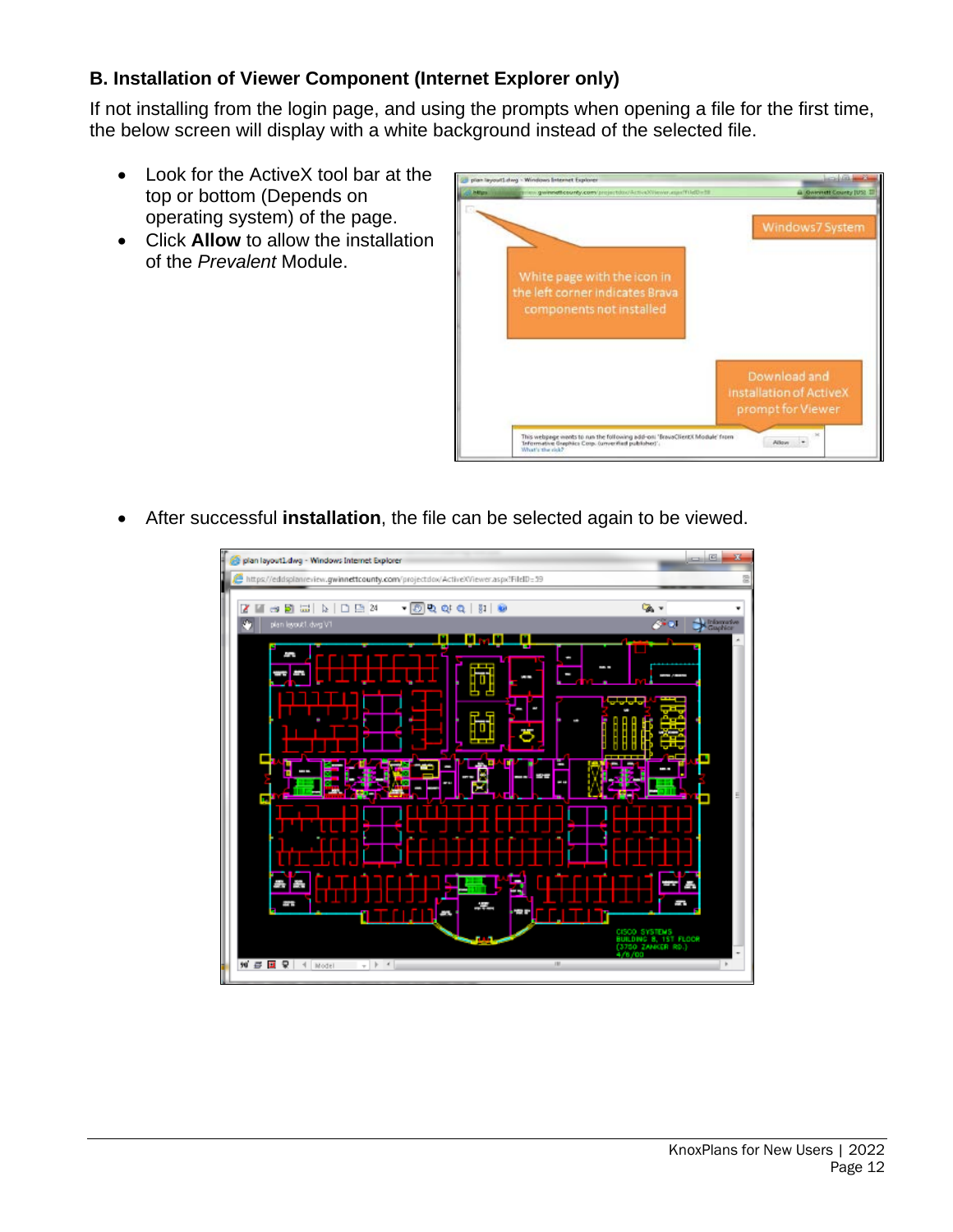## <span id="page-12-0"></span>**Enabling the UAC (Internet Explorer Only)**

After the installation is complete and each of the actions have been performed once (uploading files, viewing files, downloading files, and viewing help, as applicable) the UAC control can be returned to the former setting. A reboot will be required for the change to take effect.

| <b>Requirements</b>                                      | <b>Internet</b><br><b>Explorer</b><br>$11*$ | <b>Firefox</b> | <b>Chrome</b> | Apple<br><b>Safari</b> | Edge |
|----------------------------------------------------------|---------------------------------------------|----------------|---------------|------------------------|------|
| <b>Configure Pop-up blocker</b>                          | x                                           | x              | х             | x                      | X    |
| <b>Added to Trusted Site</b>                             | x                                           |                |               |                        |      |
| <b>Disabling the UAC</b>                                 | x                                           |                |               |                        |      |
| <b>Install of ProjectDox</b><br>mnonents (one-time only) | x                                           |                |               |                        |      |
| <b>Enabling the UAC</b>                                  | x                                           |                |               |                        |      |

#### <span id="page-12-1"></span>**Windows 8 & 10:**

- 1. Select the **Windows** key on your keyboard
- 2. When the menu appears, start typing "Change User Account Settings." It will initiate a search.
- 3. Select the following from the search results: **Change User Account Control Settings**.
- 4. Click and drag the slide control to the Default setting.
- 5. Click **OK** and restart your system. This must be done for the UAC changes to take effect.

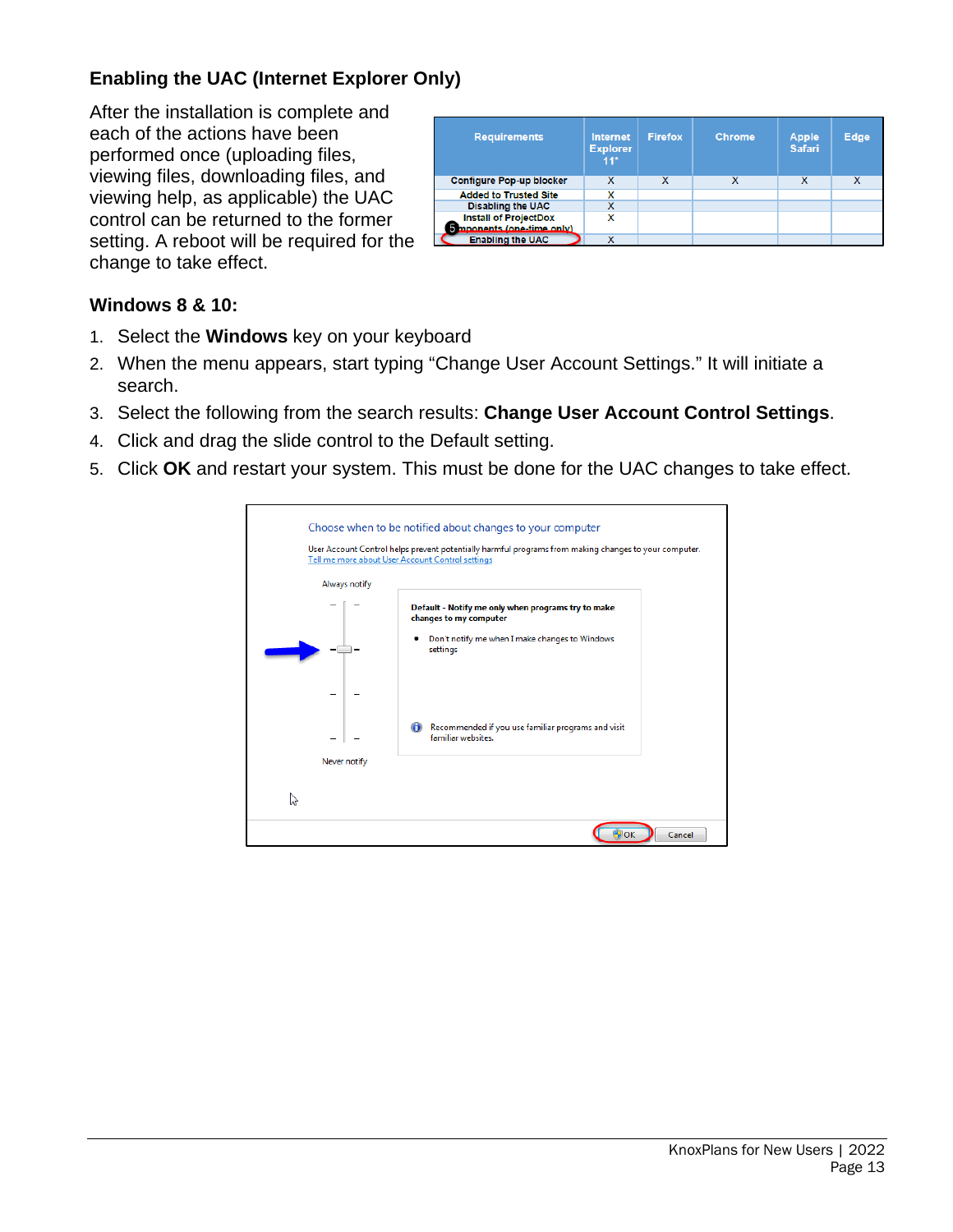#### <span id="page-13-0"></span>**Internet Explorer Additional Recommended Steps**

#### <span id="page-13-1"></span>**Internet Explorer 11 Only - Clear Temporary Files**

After installing the necessary components, you will need to clear the temporary files from the browser history.

1. Select **Tools (via the Gear Icon) > Safety > Delete browsing history…**



2. Make sure to uncheck **Preserve Favorites website data** and check both **Temporary Internet Files** and **Cookies** then click **Delete**.



3. You will get a confirmation at the bottom of the window once it has successfully cleared your cache and cookies.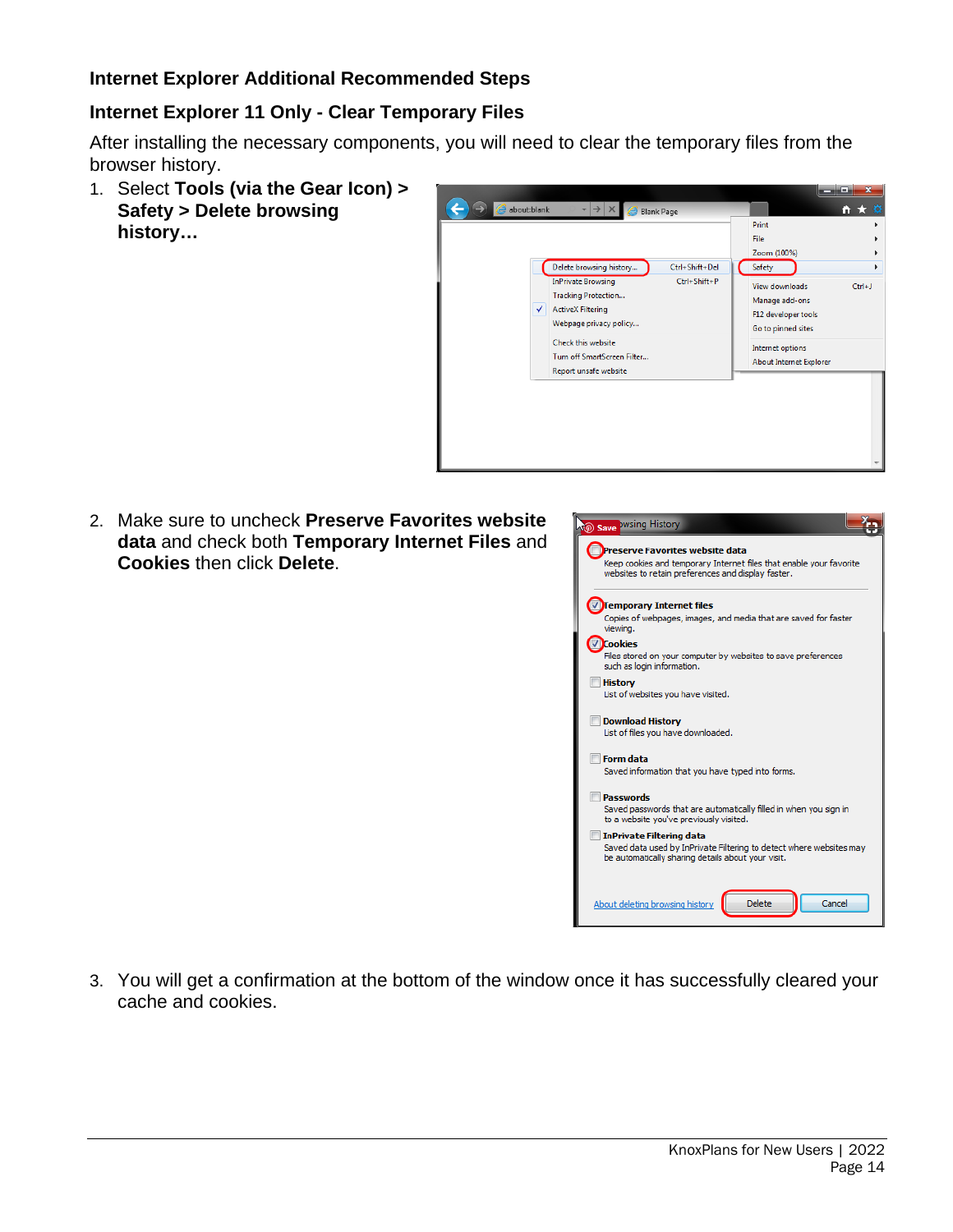#### <span id="page-14-0"></span>**Internet Explorer 11 Only – Remove from Compatibility View Settings**

- 1. Open Internet Explorer (IE 11).
- 2. Press the **Alt** key on your keyboard, this will make a menu bar appear
- 3. Click on the **Tools** menu tab
- 4. Select the **Compatibility View settings** option



- 5. In IE 11, the "Display all websites in Compatibility View" option is not available
- 6. Uncheck the "Display intranet sites in Compatibility View" option.
- 7. Click **Close**.

| <b>Compatibility View Settings</b>                            |        |
|---------------------------------------------------------------|--------|
| Change Compatibility View Settings                            |        |
| Add this website:                                             |        |
| 1ttps://knoxville-tn-us.avolvecloud.com/Portal/Admin          | Add    |
| Websites you've added to Compatibility View:                  |        |
|                                                               | Remove |
|                                                               |        |
|                                                               |        |
|                                                               |        |
|                                                               |        |
|                                                               |        |
|                                                               |        |
| Display intranet sites in Compatibility View                  |        |
| VI Use Microsoft compatibility lists                          |        |
| Learn more by reading the Internet Explorer privacy statement |        |
|                                                               | Close  |
|                                                               |        |

## Once you have completed these steps, you are ready to **login** to the system for the first time.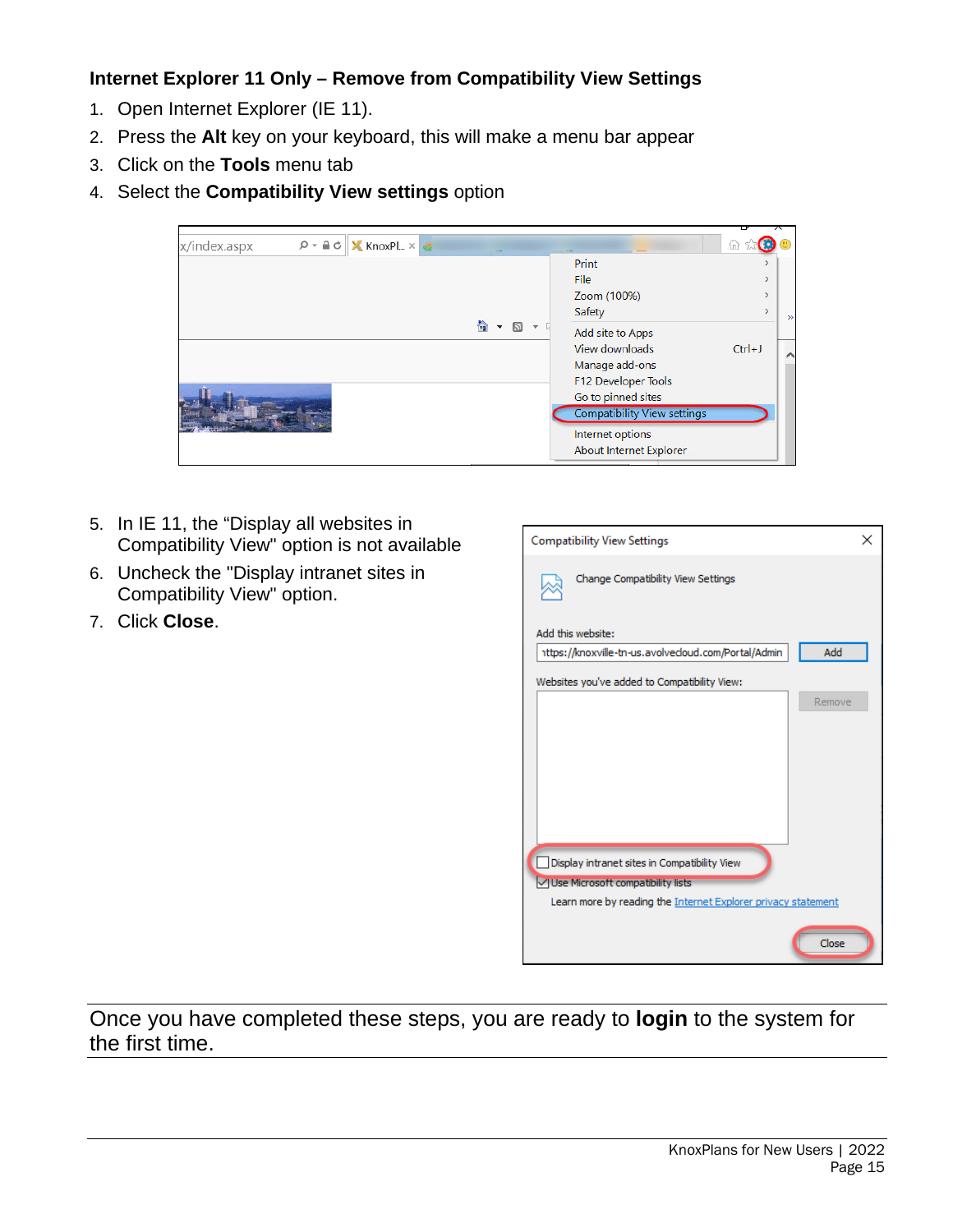# <span id="page-15-0"></span>**Login & Change Password**

- 1. Click the **Login to ProjectDox** link at the bottom of the invitation email you received.
	- This email has the user login and temporary password that you will need to login. Future emails will not contain a temporary password.

| Project Initiation                                                                                                                                                                             | - CITY OF KNOXVILLE<br>ELECTRONIC DOCUMENT REVIEW            |                                                                                                                                                                          |  |
|------------------------------------------------------------------------------------------------------------------------------------------------------------------------------------------------|--------------------------------------------------------------|--------------------------------------------------------------------------------------------------------------------------------------------------------------------------|--|
| Hello Coktest44 - Testing Update from Trigger Na:<br>SubType=NRAC 01/02/2013 has been processed and a project created.<br>You will be reasiving an invitation shortly to upload your drawings. |                                                              | Thank you for choosing to use the City of Knoxville Electronic Review. Your application for IProject Name] - Plans Review: 5000 GREEN VALLEY DR 071ME001 GREEN VALLEY DR |  |
| User Login                                                                                                                                                                                     | tarchitect@outlook.com                                       | <b>Remember for Login</b>                                                                                                                                                |  |
| Temporary Password                                                                                                                                                                             | C7D9C6D                                                      |                                                                                                                                                                          |  |
| Project Permit #                                                                                                                                                                               | R13-0001                                                     |                                                                                                                                                                          |  |
| Plan Check Coordinator                                                                                                                                                                         | Knox Plans                                                   |                                                                                                                                                                          |  |
|                                                                                                                                                                                                | Plan Check Coordinator's Email knoxplans@cityofknoxville.org |                                                                                                                                                                          |  |
|                                                                                                                                                                                                | Login to ProjectDox                                          |                                                                                                                                                                          |  |

- 2. The login window will open. In the E-mail field, type the **User Login** information as listed in your invitation email.
- 3. In the Password field, type the **temporary password** as listed in the same email. You will be given an opportunity to change it.
- 4. Click **Login**.

| Welcome to the Portal                                                                                                                                                      | March 2, 2022                                                                                                                                                                                                                                                                                                                                                                                                                                                                                                                                                                                                                                                                                                                                                                                                                                                                                                                                                                                                                                                                                                                                                           |
|----------------------------------------------------------------------------------------------------------------------------------------------------------------------------|-------------------------------------------------------------------------------------------------------------------------------------------------------------------------------------------------------------------------------------------------------------------------------------------------------------------------------------------------------------------------------------------------------------------------------------------------------------------------------------------------------------------------------------------------------------------------------------------------------------------------------------------------------------------------------------------------------------------------------------------------------------------------------------------------------------------------------------------------------------------------------------------------------------------------------------------------------------------------------------------------------------------------------------------------------------------------------------------------------------------------------------------------------------------------|
| Login<br>E-mail:<br>Password:<br>Login<br>Forgot password?<br>You need an account to access your projects. Contact the Jurisdiction if you don't have an<br>account login. | Welcome to the City of Knoxville Login Page!<br>This new, innovative system will enable you to participate in the electronic plan review process<br>for our city. For more information on electronic plan review and submittals, please Click Here,<br>TERMS AND CONDITIONS OF USE<br>Your access to and use of City of Knoxville's ePlan is subject to the following terms and<br>conditions, as well as all applicable laws. Your access to City of Knoxville's ePtan is in<br>consideration for your agreement to these Terms and Conditions of Use, whether or not you<br>are a registered user. By using the "Login" button below, you accept, without limitation or<br>qualification, these Terms and Conditions of Use. Throughout these Terms and Conditions.<br>the words "you", "your", and "user", means you and the employees, consultants,<br>contractors, and other parties who access City of Knoxville's ePlan using your password.<br><b>USE OF SITE</b><br>You agree to use the City of Knoxville's ePlan Site solely to provide information relating to<br>your application and permit. As an authorized User, you are responsible for the accuracy, |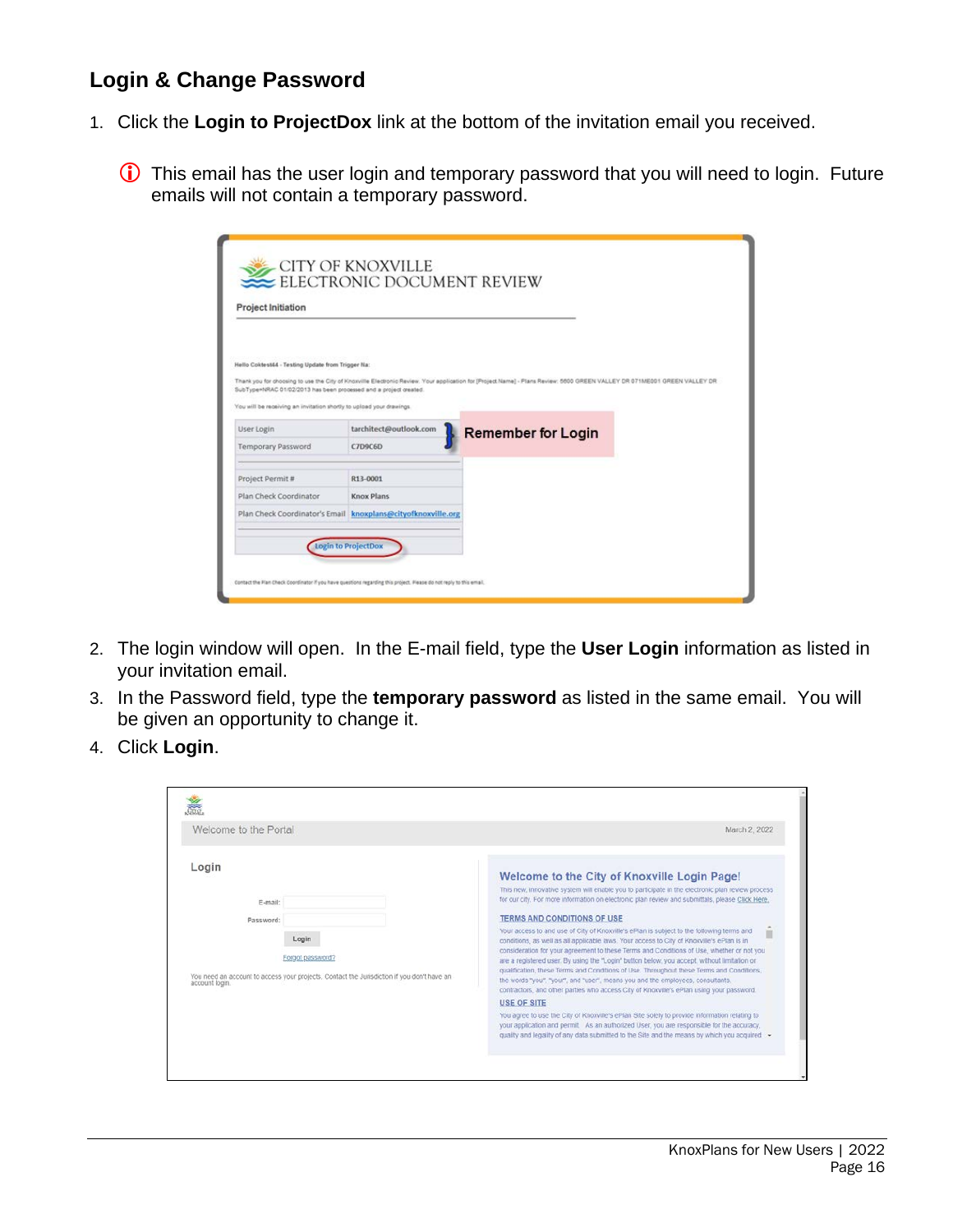5. To change your password, click the person icon at the top right corner. Enter your password information and click Save.

|                            | ELECTRONIC DOCUMENT REVIEW                                   |                      |                             |                       |                                 |                          |
|----------------------------|--------------------------------------------------------------|----------------------|-----------------------------|-----------------------|---------------------------------|--------------------------|
|                            |                                                              | Q<br>Home            | Project: Enter project name | <b>Create Project</b> | All Tasks<br><b>All Reports</b> | $\bullet$<br>ዹ<br>Logout |
| <b>Profile Information</b> |                                                              |                      |                             |                       |                                 |                          |
| Change Password:           |                                                              |                      |                             |                       |                                 |                          |
| Current password:          |                                                              |                      |                             |                       |                                 |                          |
| New password:              |                                                              |                      |                             |                       |                                 |                          |
| Confirm new password:      |                                                              |                      |                             |                       |                                 |                          |
| <b>Contact Information</b> | Project Membership<br>Group Membership<br>User Metadata      | <b>User Activity</b> |                             |                       |                                 |                          |
| * Required field           |                                                              |                      |                             |                       |                                 |                          |
| First Name: *              | Last Name: *   Alarcon<br>Mary                               |                      |                             |                       |                                 |                          |
| Email: *                   | malarcon@knoxvilletn.gov                                     |                      |                             |                       |                                 |                          |
| Title:                     |                                                              |                      |                             |                       |                                 |                          |
| Company:                   |                                                              |                      |                             |                       |                                 |                          |
| Address 1:*                | 400 Main St                                                  |                      |                             |                       |                                 |                          |
| Address 2:                 |                                                              |                      |                             |                       |                                 |                          |
| Country: *                 | $\overline{\mathsf{v}}$<br>United States                     |                      |                             |                       |                                 |                          |
| State/Province: '          | $\overline{\mathsf{v}}$<br>Postal Code: * 37902<br>Tennessee |                      |                             |                       |                                 |                          |
| City:                      | Knoxville                                                    |                      |                             |                       |                                 |                          |
| Phone:                     | 865-215-4481<br>Fax:                                         |                      |                             |                       |                                 |                          |
| Mobile:                    | Pager:                                                       |                      |                             |                       |                                 |                          |
|                            | Save                                                         |                      |                             |                       |                                 |                          |